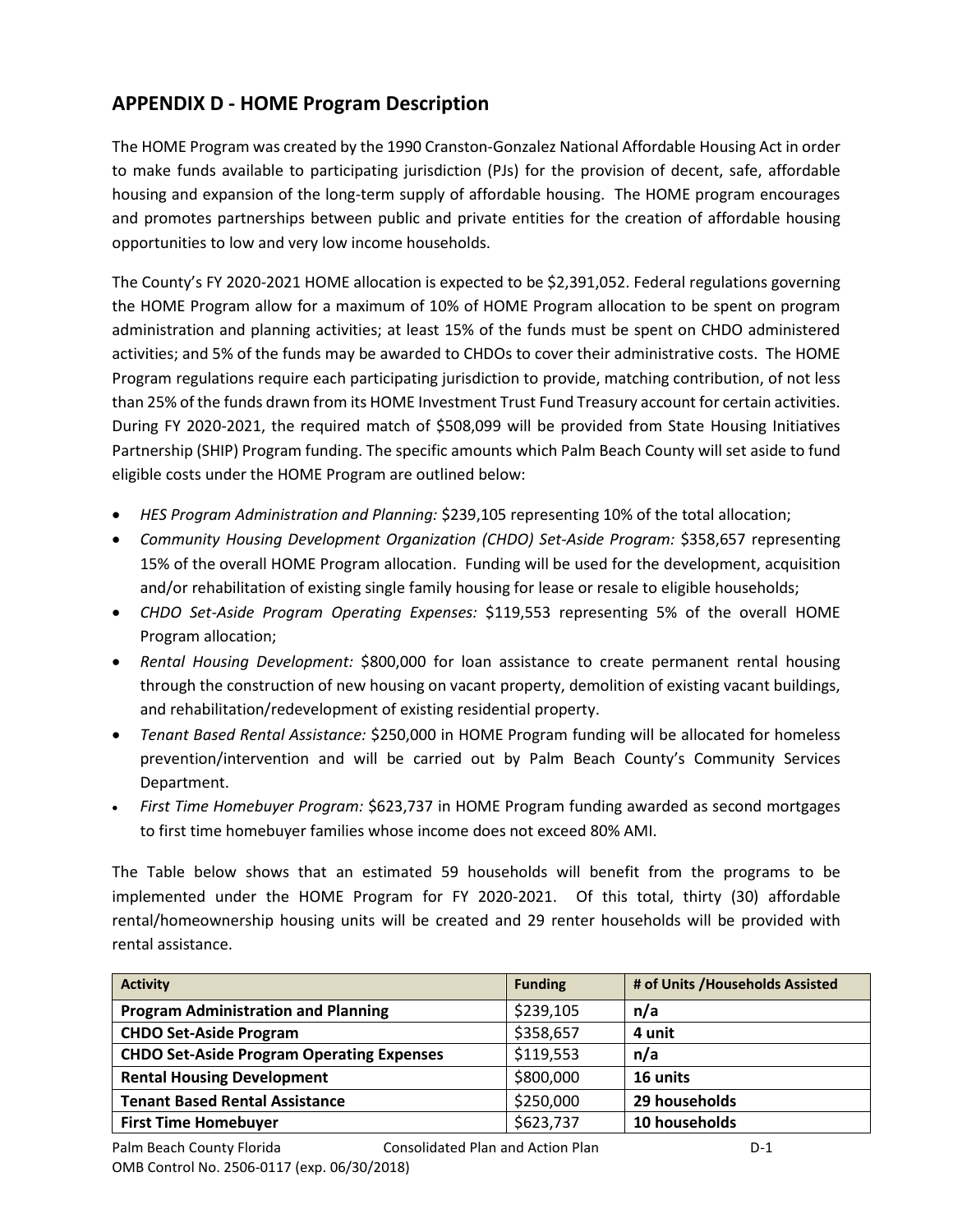| Total | \$2,391,052 | 59<br><u>JJ</u> |
|-------|-------------|-----------------|
|       |             |                 |

## Matching Contributions

The minimum 25% match contribution is required only for certain HOME activities. Based on the County's HOME allocation for FY 2020-2021, the match requirement totals \$508,099. Palm Beach County provides its match requirement from the SHIP program and currently has \$325,839 in surplus commitment remaining on hand. The remaining match commitment to be provided by the County is \$210,429.

## Proposed HOME Projects

For FY 2020-2021, HES will undertake the following: Tenant-Based Rental Assistance (TBRA), Rental Housing Development, First Time Homebuyer Program and CHDO Activities. The County will utilize one of the following processes to select the agency(s) to implement each of these programs: designation by Board of County Commissioners; competitive Request for Proposal (RFP); and application process. Solicitations for funding are made available via public notices in the newspaper, posting on HES website, and email distribution to interested parties.

#### HOME Priority Needs and Objectives

Programs to be supported with HOME funding are intended to address specific priority needs which are identified in the County's Five Year Plan for FY 2020-2024. The table below lists HOME activities that will be implemented during the upcoming fiscal year and correlates these activities with the priorities identified in the Plan.

| <b>HOME Program</b>        | <b>Activity Type</b>                                         | <b>Priorities Addressed</b> |
|----------------------------|--------------------------------------------------------------|-----------------------------|
| CHDO Set-Aside             | Acquisition/rehabilitation of existing single family housing | Affordable<br>Rental        |
| Activities                 | for sale or lease to eligible beneficiaries.                 | Housing; Affordable         |
|                            |                                                              | Homeownership:              |
|                            |                                                              | High                        |
| <b>Rental Housing</b>      | Loan assistance program to create permanent rental           | Affordable<br>Rental        |
| Development                | housing.                                                     | Housing: High               |
|                            |                                                              |                             |
| <b>Tenant Based Rental</b> | Funding allocated for homeless prevention/intervention; to   | Homeless                    |
| Assistance                 | be administered and overseen by PBC Community Services.      | Prevention;                 |
|                            |                                                              | Affordable<br>Rental        |
|                            |                                                              | Housing: High               |
| <b>First Time</b>          | Funding awarded as second mortgages to first time            | Affordable                  |
| Homebuyer                  | homebuyer families whose income does not exceed 80%          | Homeownership:              |
| Program                    | AMI.                                                         | High                        |

# **Affirmative Marketing Policy and Procedure**

To advance the County's efforts in achieving non-discrimination and equal opportunity in housing, and to fulfill the HOME requirements of outreach targeted at low and very-low income persons, particularly residents of public housing and manufactured housing, the County has established policies and procedures to affirmatively market housing units produced under these programs. The objectives of these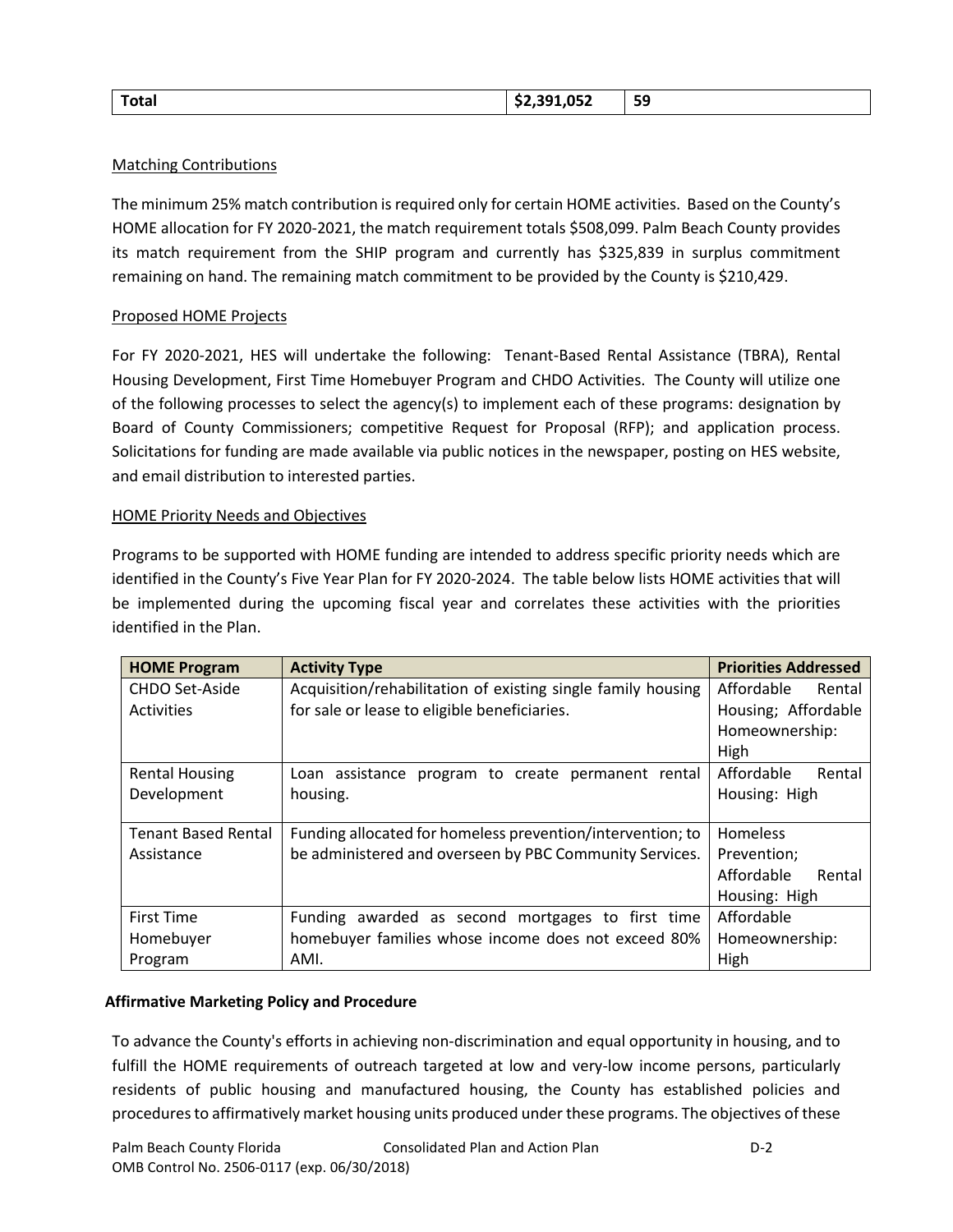affirmative marketing policies and procedures are in accordance with 24 CFR 92.351 of the HOME regulations and Section 3 of the Housing Development Act of 1968, as amended (12 U.S.C. 1701 U), and is applicable to other Federal, State and local regulations.

In order to carry out policies and procedures of HES's Affirmative Marketing Program, all non-profits, for-profits, municipalities and individual owner/investor subrecipients of the aforementioned programs must comply with the following:

- The Equal Opportunity logo or slogan must be used by owners in advertising vacant units, and be present on solicitations for Owner Proposal Notices.
- Lenders, non-profit housing developers, and program subrecipients are requested to solicit applications from persons in the housing market area who are not likely to apply to housing without special outreach. Owners and agencies can satisfy this requirement by posting a notice of vacancies or housing opportunities in locations, including, but not limited to, the following:
	- o Mobile home communities
	- o Churches and other related organizations;
	- o Community organizations;
	- o Fair housing groups;
	- o Housing counseling agencies;
	- o Agencies for the disabled;
	- o Employment centers;
	- o Social media;
	- o Local public housing authorities (PHAs) or other similar agencies.
- Program participants must also utilize, to the extent feasible, commercial media informing potentially eligible homebuyers in the market. The use of community, minority, and other special interest publications likely to be read by persons needing special outreach is recommended.
- All program participants are required to adequately inform and train their staff on the objectives of affirmative marketing and ensure that their staff takes every step to ensure compliance.
- Lenders, non-profit housing developers, and other program subrecipients will be required to keep records describing actions taken to affirmatively market units in the rehabilitation program. Palm Beach County HES will keep records of their efforts to affirmatively market units and will require rental owners to maintain records of such efforts. Investors/owners must also maintain copies of advertisements, minutes of meetings, income documentation, and census tract information, as applicable.
- Affirmative marketing records of the subrecipients/developers in the program will be monitored periodically. These records will include, but not be limited to: copies of brochures, news clippings, press releases, sign-in logs from community meetings, and any written letters of inquiry to, or from, prospective clients. The participants will be informed of their responsibility to adhere to the said requirements.

Meetings will be held, as needed, with selected subrecipients to ensure the smooth implementation of these and other program requirements.